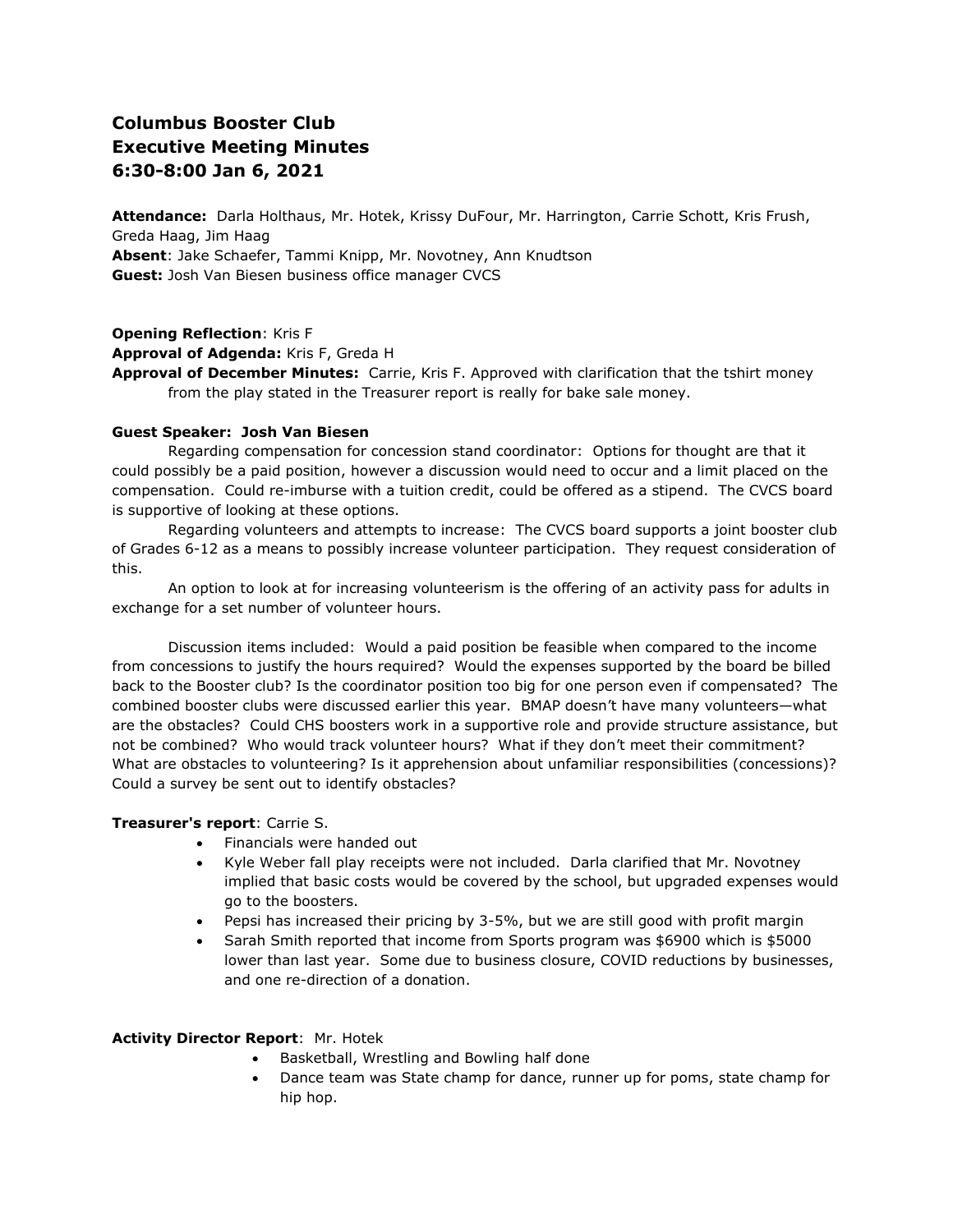• Spring musical is Footloose. Auditions are upcoming.

## **Principal Report**: Mr. Harrington

- Concurrent enrollment program starting. Can take online college credits during any period. This will be overseen by Dru Robinson
- Working to ensure that Kairos will happen this year.
- Trying to increase accessibility to choir. May have mass choir available during common time. Looking at having band and choir during same period(shared)
- Semester grades should be sent out this Friday.
- Lighthouse team updated trophy cases. May look at other cases and areas to showcase CVCS and boosters.

## **Committee Reports**:

- **Academics**: Krissy D, Greda H.
	- Next meeting Feb 3 5:15 at Clark and associates
	- No meeting in January
	- Honor roll items ready. Just need honor roll lists. Should have out by end of January. Will need P.O. for locker clings.
- Arts: Darla H, Ann Knutson
	- Meeting is last Wednesday of the month 6:15 in the bandroom
	- Did not meet this month.
	- Looking into receipts from Kyle.
- **Alum**: Jake S-
	- No report
- **Athletics**: Tammi Knipp, Jim Haag
	- No report
	- Jim Haag is joining Tammi as representative.
- **Membership**: Kris F
	- Numbers are slightly off financials, but could be due to square fees.
	- Will look at resending email sent in the fall for online membership
- **Concessions**:
	- Continuing to look into options for coordinator.
	- Clarified with Karey Schultz that we need to turn in receipts monthly.
	- Discussions with Josh Van Biesen: we will get an online account for Sams that will allow online order and curbside pick up to increase efficiency with stocking/purchasing. There will be limited access to 1 person
	- Carrie, Darla and Krissy are working to get through the season.
	- The assignment of groups is going fairly well. The groups with the best turn out are those who have coaches/leaders present in the concessions. We are sending individual emails to coaches prior to assignment. Reminder emails when needed and follow up emails for how well spots were filled. Taylor will